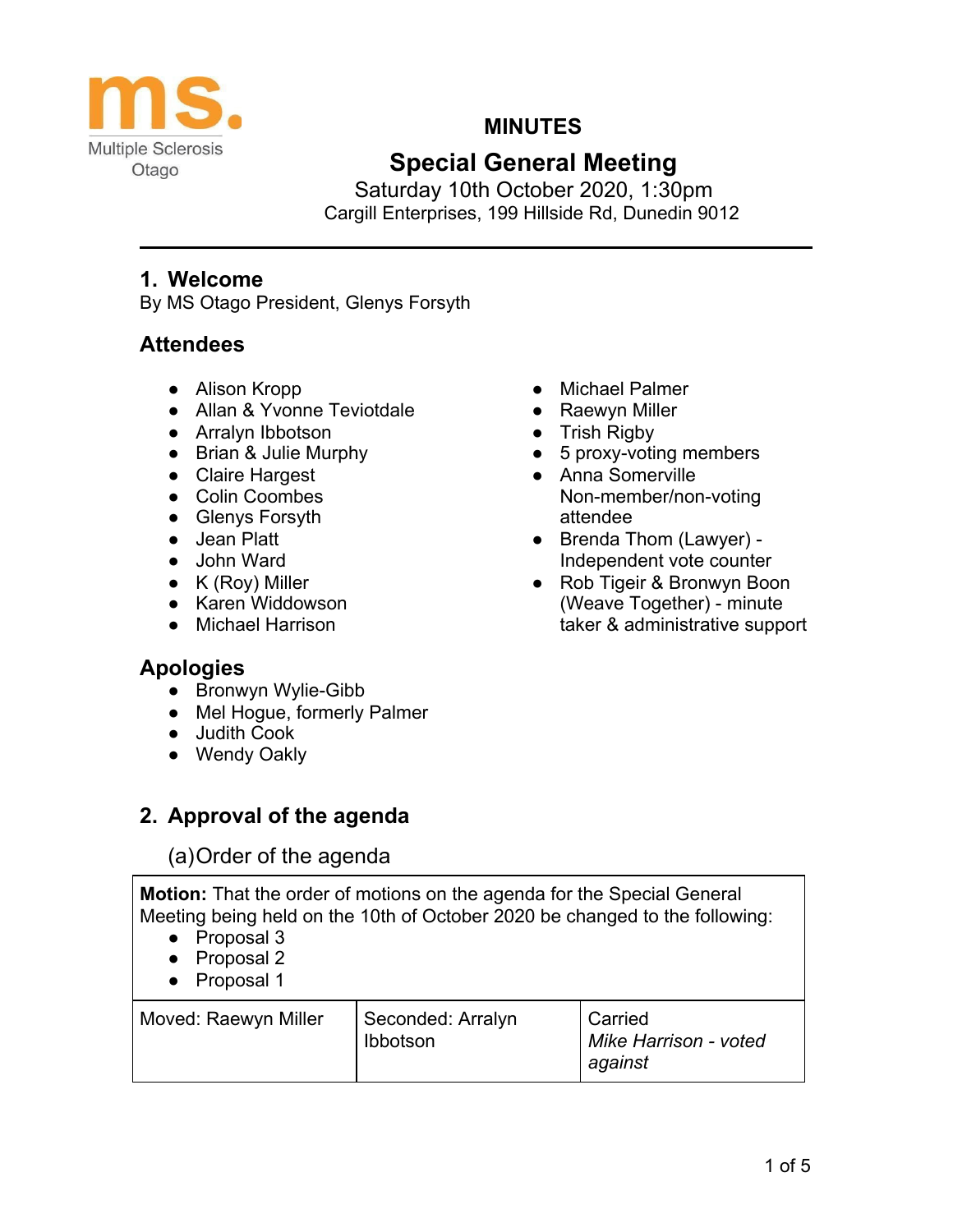## (b)Approval of the amended agenda

| Resolution: That the amended Special General Meeting Agenda be Approved |  |
|-------------------------------------------------------------------------|--|
|                                                                         |  |

| Moved: Glenys Forsyth | Seconded: Kaaren Widdowson | Approved |
|-----------------------|----------------------------|----------|
|-----------------------|----------------------------|----------|

## **3. 8 Baker St**

Decision on the actions going forward for the 8 Baker St property.

#### **Proposal 3**

Resolution: That the Executive Committee uses all monies held by the society to repair 8 Baker St building, noting that the cost estimates are presently greater than \$300,000 and this expenditure will affect the sustainable future of the society.

|  | Moved: Glenys Forsyth   Seconded: Kaaren Widowson   Declined |  |
|--|--------------------------------------------------------------|--|
|--|--------------------------------------------------------------|--|

(a)The following points were raised in the discussion:

- Brain Murphy: That the building should be retained and repaired; That the interest rate on money from a sold building would only receive 2% interest rates.
- Colin Coombes: That the building should be retained and repaired; That all the repairs need not be completed immediately; If the building is fixed the money will not be the big issue that is being presented; MS Otago members need our own private meeting place.
- Raewyn Miller: Question: Who is going to be responsible for investing the money if Baker St is sold? Who is going to be responsible for keeping the finance together and not having it invested into a ponzi scheme?
- Trish Rigby: For younger MS people the building is not felt to be a focal point for us. We need to think about the future. Question: If we fix the house now, who is responsible for the ongoing maintenance and compliance with health & safety regulations? How is the Society going to finance the Field Worker service in the future?
- Allan Teviotdale: The goals of the Society is to support people with MSAD; There are significant health & safety issues with the building; Significant repairs are required; There is outstanding compliance for the concrete floor; The building is currently not legal; It is not possible to establish if the wooden floor is repaired what the status of the building will be; The building is very close to the floodplain of South Dunedin - if a building consent is applied for to fix the floor DCC may require that the floor is raised to regulation level; This is a very significant issue; This understanding comes from advice that has been sought from building experts.
- Mike Harris: I acknowledge the comments by previous speakers; In the information packs is the information that has been gathered on what is needed to bring the building back to standard; The costs identified were so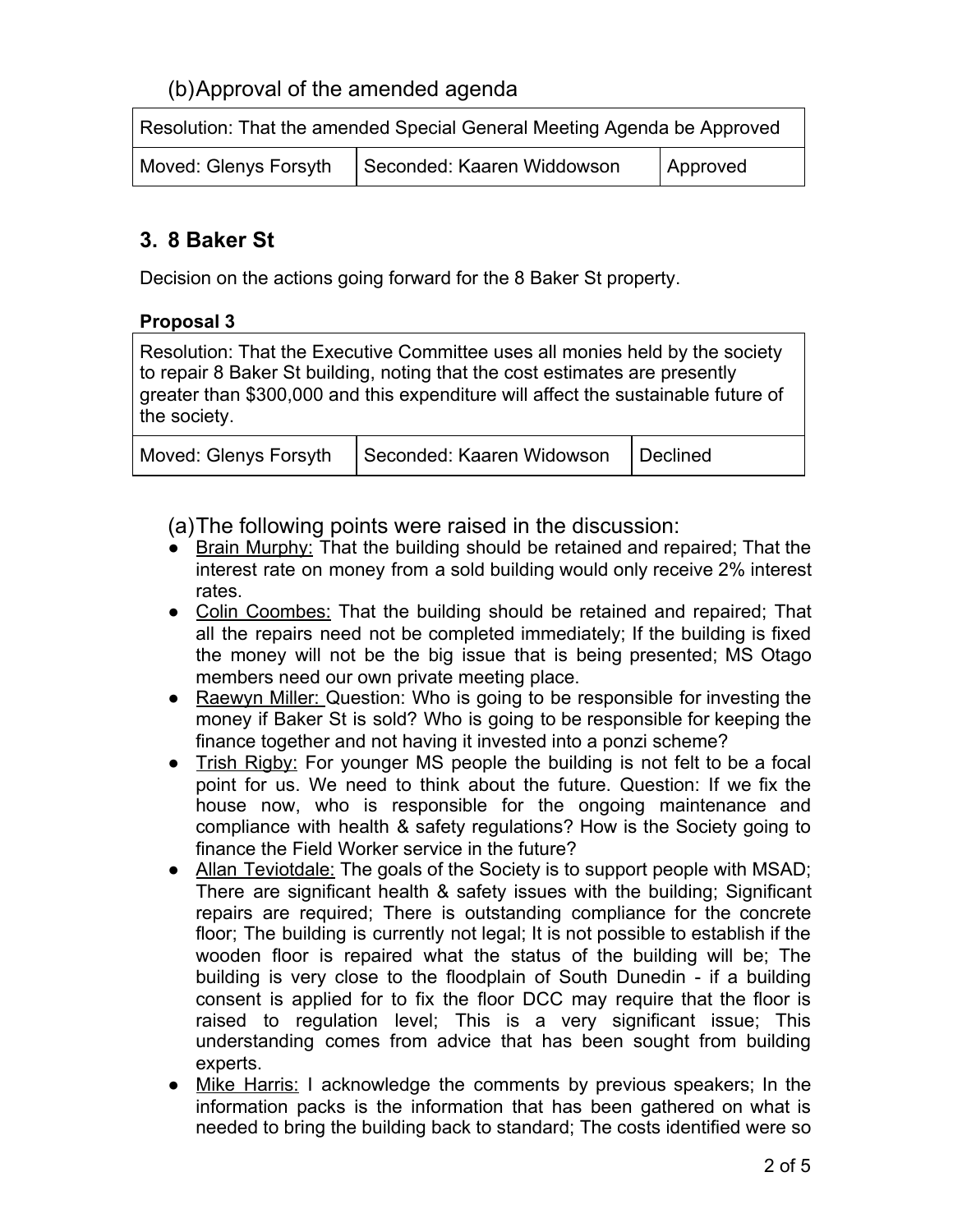significant the long-term viability of the organisation became questioned; Long-term investment advice suggested a 6% investment rate; The order of the agenda - was to first confirm the importance of the provision of meeting rooms for the Society; Investment income means the Society could be virtually independent.

• Arralyn Ibbotson: It is vital to keep a place where we belong, It means a great deal to Arralyn who has been a member over the last 7 years;If we start doing it up, at any point we can decide we have done the wrong thing then we call another SGM and go from there; The property is holding its value whatever we do with it.

### (b)Secret ballot method of voting

| Motion: That the votes be by secret ballot |                                                    |          |
|--------------------------------------------|----------------------------------------------------|----------|
|                                            | Moved: Allan Teviotdale   Seconded: Glenys Forsyth | Approved |

#### **Proposal 2**

Resolution: That the Executive Committee arranges for the land at 8 Baker Street to be sold as a clear site and at a price not less than market value as determined by a valuer.

| Moved: Glenys Forsyth | Seconded: Mike Harrison | Accepted |
|-----------------------|-------------------------|----------|
|-----------------------|-------------------------|----------|

## **4. MS Otago Meeting Spaces**

#### **Proposal 1**

Resolution: That the Executive Committee continues to provide meeting spaces for members and support groups, that enable the society to be flexible and dynamic, that supports the changing needs and locations of the MS Otago wide membership.

| Moved: Glenys Forsyth | Seconded: Michael Palmer | Accepted |
|-----------------------|--------------------------|----------|
|-----------------------|--------------------------|----------|

### **5. Voting and Results**

- Arralyn Ibbotson left the meeting while the votes were being counted and did not return.
- Kaaren Widdowson and Alison Kropp also left the meeting while the votes were being counted. They were outside the meeting room and indicated that the meeting should continue without them.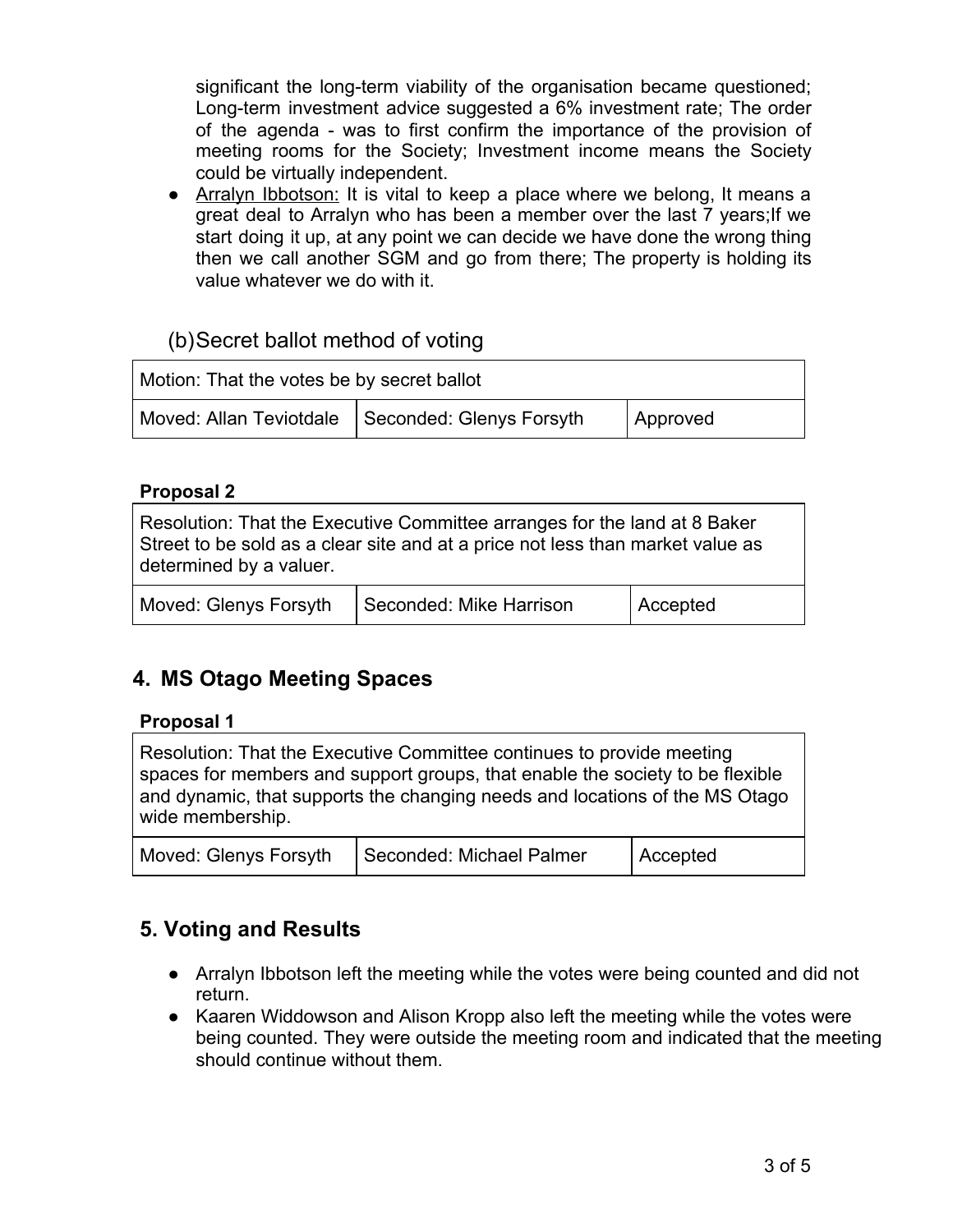(a)The voting results were as follows:

- **Proposal 3:** Resolution: That the Executive Committee uses all monies held by the society to repair 8 Baker St building, noting that the cost estimates are presently greater than \$300,000 and this expenditure will affect the sustainable future of the society.
	- Yes: 7 No: 12 Do not wish to vote: 1 **Declined**
- **Proposal 2:** Resolution: That the Executive Committee arranges for the land at 8 Baker Street to be sold as a clear site and at a price not less than market value as determined by a valuer.
	- Yes: 12 No: 7 Do not wish to vote: 1 **Accepted**
- **Proposal 1:** Resolution: That the Executive Committee continues to provide meeting spaces for members and support groups, that enable the society to be flexible and dynamic, that supports the changing needs and locations of the MS Otago wide membership.
	- Yes:19 No: 0 Do not wish to vote: 1 **Accepted**

Votes as recorded:



## (b)Statement from President

I declare that the following resolutions be carried by a particular majority as set out by Brenda:

- That the Executive Committee arranges for the land at 8 Baker Street to be sold as a clear site and at a price not less than market value as determined by a valuer.
- That the Executive Committee continues to provide meeting spaces for members and support groups, that enable the society to be flexible and dynamic, that supports the changing needs and locations of the MS Otago wide membership.